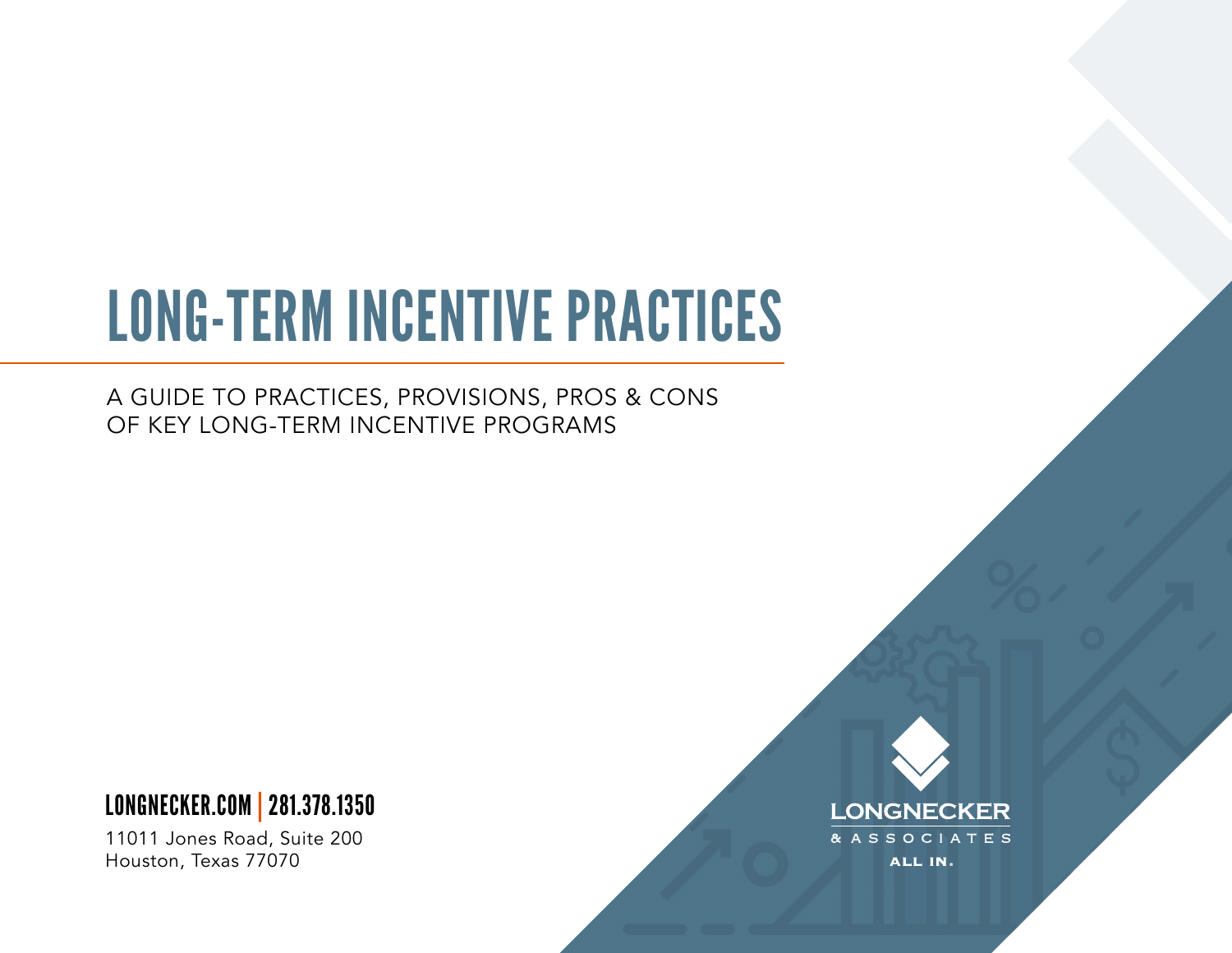### Why Utilize Long-Term Incentives

Long-term incentives are market competitive tools intended to attract, motivate and retain current and future key employees for the long-term growth of the Company. The overall intent should be to:

- Support the Company's long-term growth, goals and objectives;
- Be simple to understand and communicate;
- Provide a long-term incentive for select key employees to receive awards for achieving long-term performance goals;
- Provide key employees the opportunity to share in value creation and be motivated to create maximum shareholder value;
- Provide key employees with meaningful, market-competitive long-term wealth building opportunities;
- Provide liquidity opportunities for award recipients upon the satisfaction of a vesting period;
- Provide a material retention handcuff to key employees; and
- Provide the Company with the flexibility to administer the Plan such that capital is conserved in a manner to ensure long-term growth goals and objectives are achievable.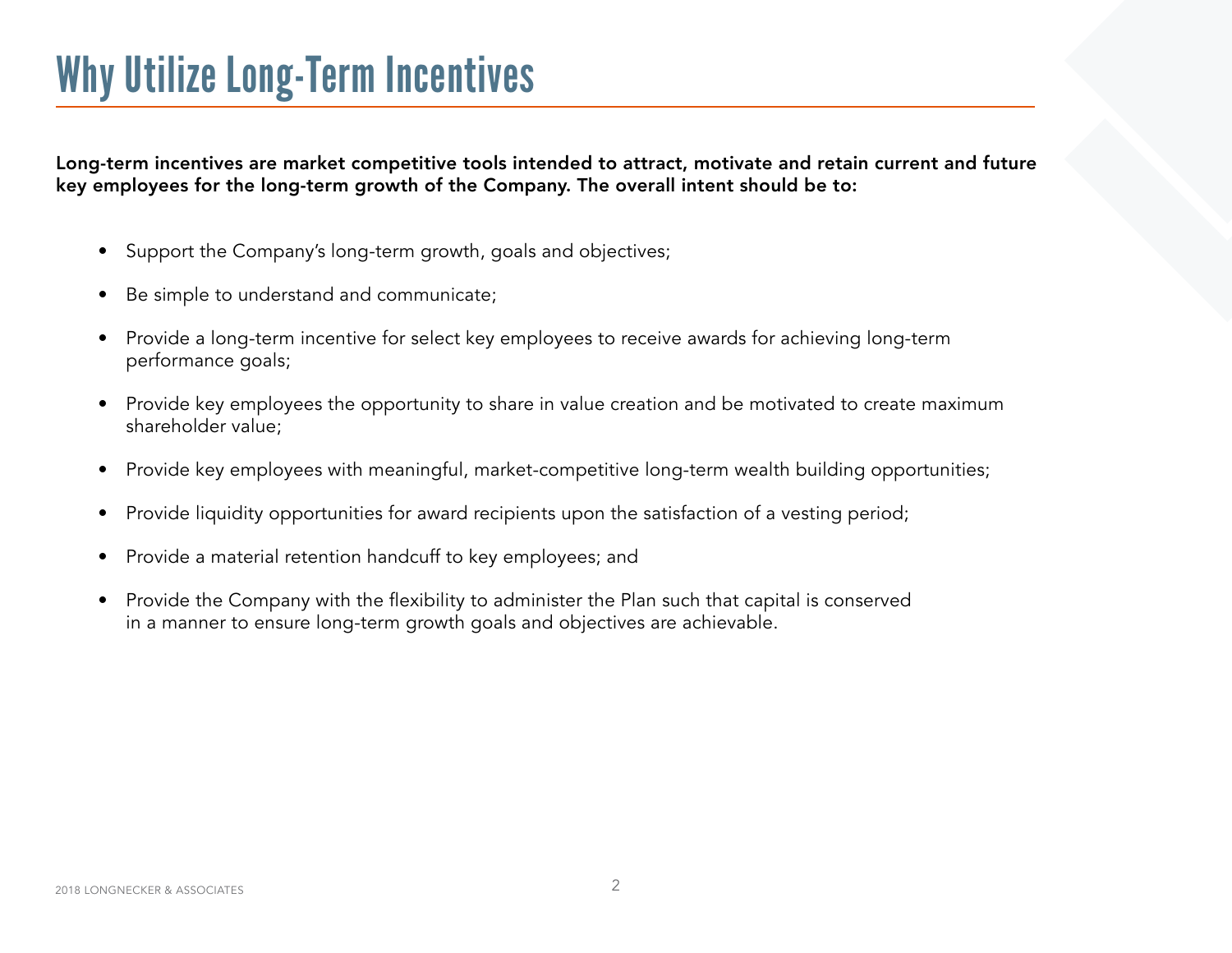## Long-Term Incentive Prevalence

### THE FOLLOWING ARE TRENDS IN THE USAGE OF LONG-TERM INCENTIVES ("LTI"):

• A study of 300 private companies with revenues ranging from \$100M to \$5B indicates that 56% utilize LTI plans. The following describes the corporate structure for companies to have LTI:



- 98% of public companies offer LTIs to key employees. Private companies and not-for-profits have increasingly adopted LTI plans to be competitive with public company counterparts.
- Of those private companies that provide LTI, companies philosophically decide whether to use actual stock or cash, with the majority (51%) utilizing cash-settled plans. This percentage is projected to increase in the coming years.
- When utilizing actual stock, the prevalence of LTI vehicles in private companies is as follows:



• When utilizing in cash, the prevalence of LTI vehicles in privates companies is as follows:

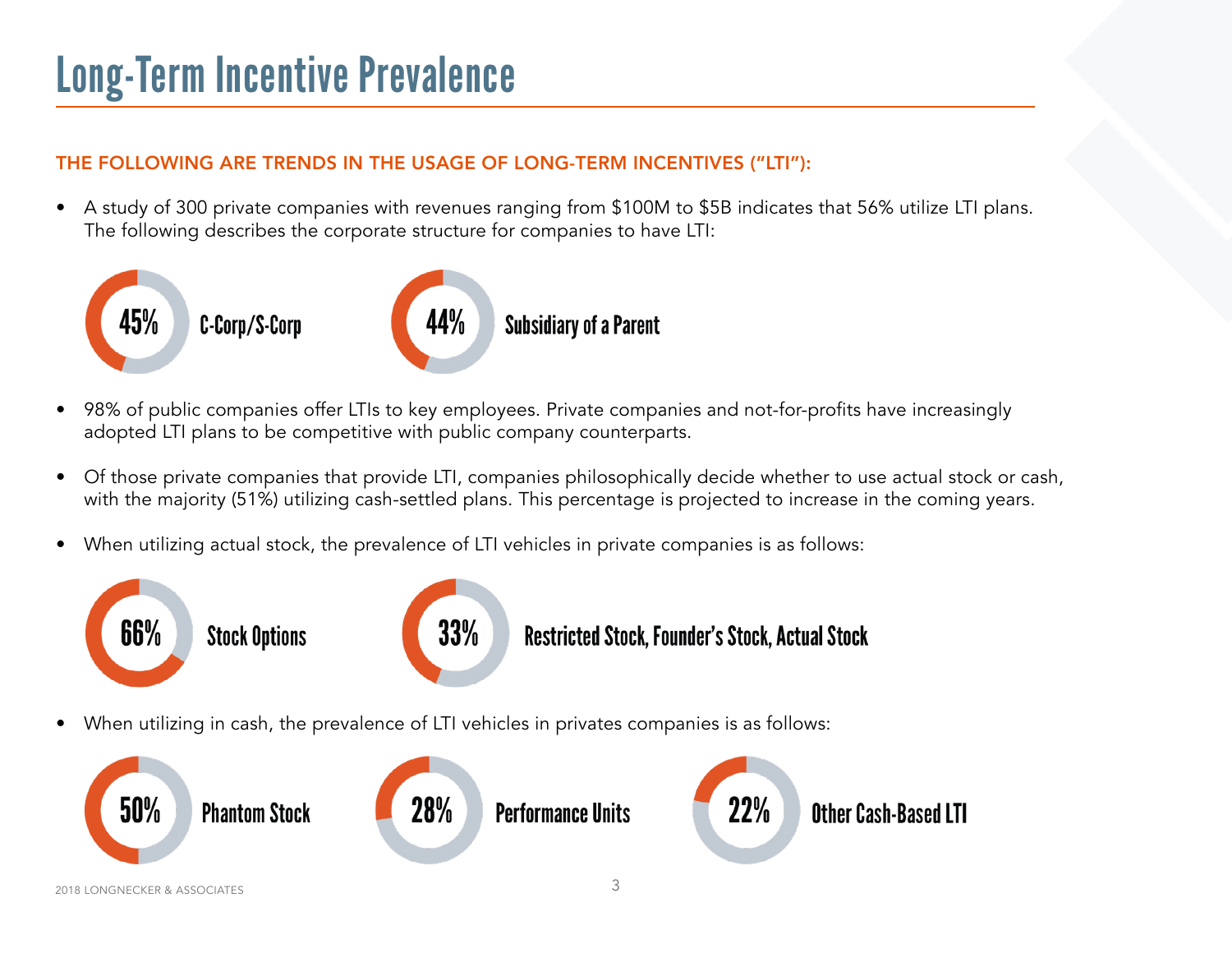#### DILUTION

When utilizing equity or cash for LTI, the potential dilution to owners is 5-15%, with most companies targeting 10% potential dilution in growth of the Company value from the date the LTI is awarded.

#### **ELIGIBILITY**

Companies typically restrict eligibility to employees that have P&L responsibility, are key value creators, or are key employees to retain for the future. A common base salary level that restricts eligibility is \$100,000.

#### VESTING

Companies either provide vesting on a three, four, or five year basis, with four years being the most common. Vesting of actual equity is established on upon a transaction event such as IPO, sale, death, disability, or retirement. Vesting of cash-settled plans is time/performance based.

#### **LIQUIDITY**

Payout is commonly made upon vesting utilizing the operating cash flow of the Company or upon a transaction event. Companies that pay dividends to owners often establish a dividend equivalent right to provide pro rata payouts to eligible participants.

#### AWARD VALUE

The long-term incentive award value should approximate the annual incentive payout or greater to ensure there are sufficient handcuffs to retain the employee and drive long-term decision making over short-term performance.

#### Example:

\$200,000 BASE SALARY

\$50,000 - \$75,000 ANNUAL INCENTIVE OPPORTUNITY

\$75,000 - \$100,000 LONG-TERM INCENTIVE OPPORTUNITY (Future value determined by long-term growth)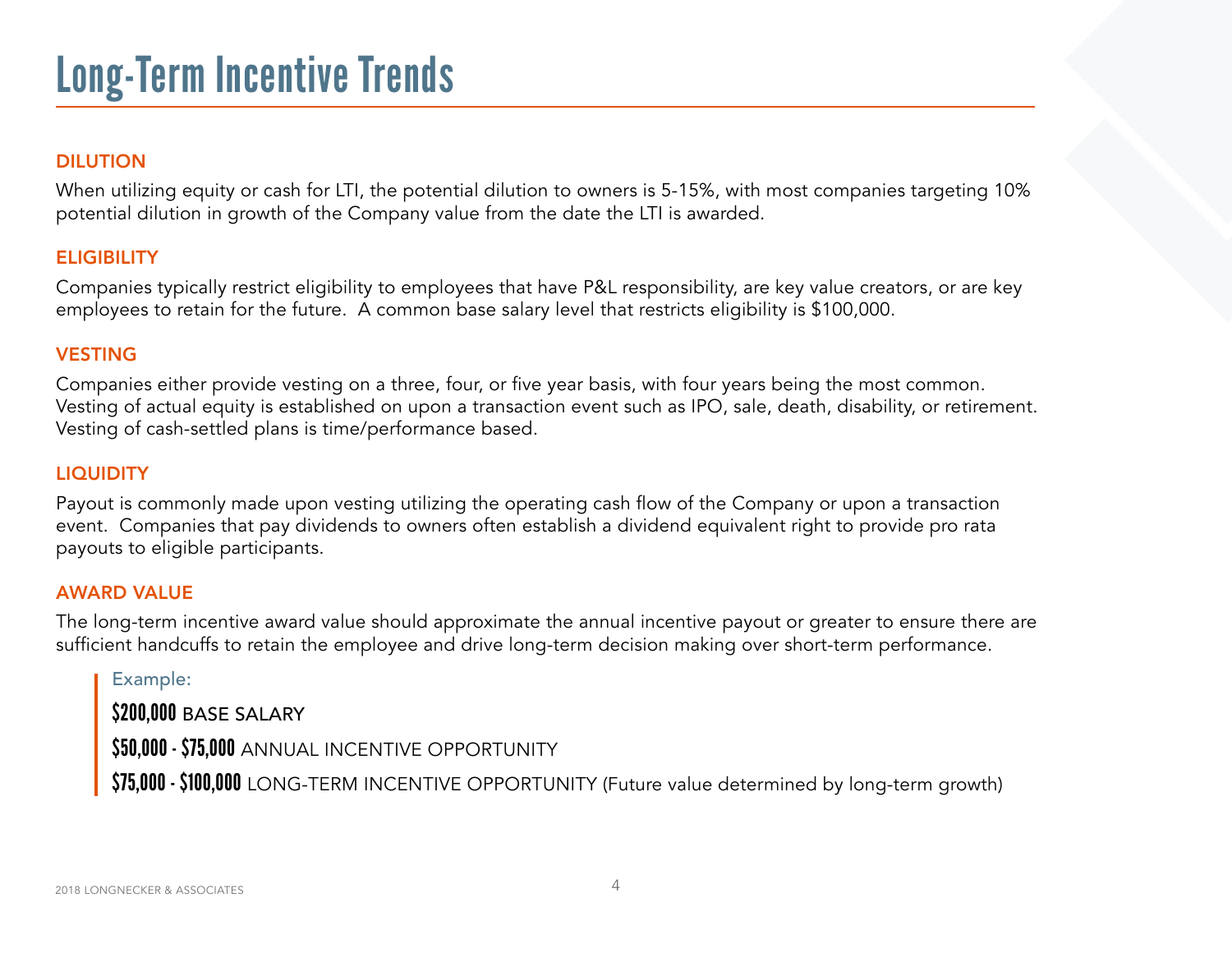### Long-Term Incentive Design Questions

The following questions should be considered by Ownership prior to the strategy meeting in preparation for the long-term incentive plan design.

• What is the Company's ultimate exit strategy, if any? What is the exit strategy timeline? • Do you want to award actual stock? • Do you want to require a purchase element? • On a scale of 1 – 10 (1 being least important and 10 being most important), rank by importance:

### Attraction Retention Motivation

- On a scale of 1-10, how important are retirement benefits as a part of the long-term incentive/retention strategy?
- Is the Company considering liquidity opportunities prior to a transaction?
- What percentage of the Company or growth in the Company is ownership willing to share?
- Would the Company rather full value awards or appreciation awards?
- Does the Company want to pay dividends/dividend equivalent rights?
- How often do you want to make awards?
- What performance metrics does the Company want to reward?
- What termination events does the Company want to accelerate and/or provide payouts for? (change in control, retirement, death, disability)
- Does the Company want to have buy-back provisions?
- Does the Company want to provide discounted payouts for vested awards upon voluntary termination?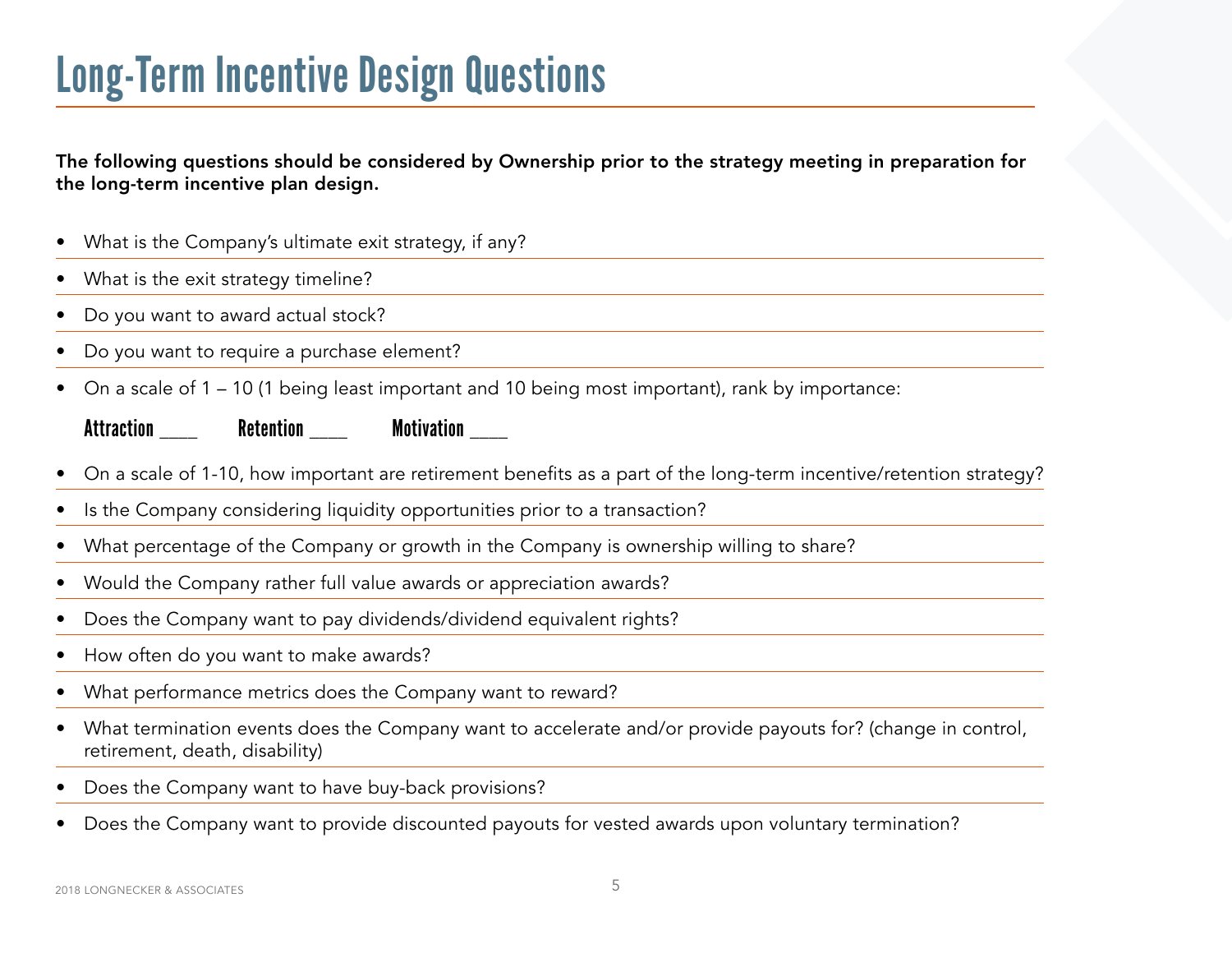### Restricted Stock

### KEY PROVISIONS

- Outright grant of shares to employees with restrictions as to sale, transfer and pledging;
- Restrictions lapse over a period of time (e.g., three to five years);
- As restrictions lapse, employee has unrestricted shares which he or she may sell, transfer, or pledge;
- If employee terminates employment, all unvested shares are forfeited;
- During restriction period, employee receives dividends (if provided) and can vote the shares (unless non-voting stock awarded).

### TAX IMPACT ON EMPLOYEE

- At grant no tax;
- As restrictions lapse the current market-value of vested shares are taxed as ordinary income;
- Dividends received during restriction period are taxed as ordinary income.

### TAX IMPACT ON COMPANY

- No tax deduction at grant;
- As restrictions lapse, the Company receives tax deductions equal to employee's ordinary income;
- No tax deduction at sale;
- Dividends paid during restriction period are not deductible.

(1) Assumes 83(b) election is not made. If an 83(b) is made, employee recognizes income on the date the restricted stock was issued, and the company receives an immediate tax deduction for the initial value of the shares (but not for subsequent appreciation during the restriction period); dividends paid during the restriction period are not deductible.

- Fair market value at grant charged to earnings over restriction period;
- Subsequent appreciation not charged to earnings;
- Immediate dilution of EPS for total shares granted.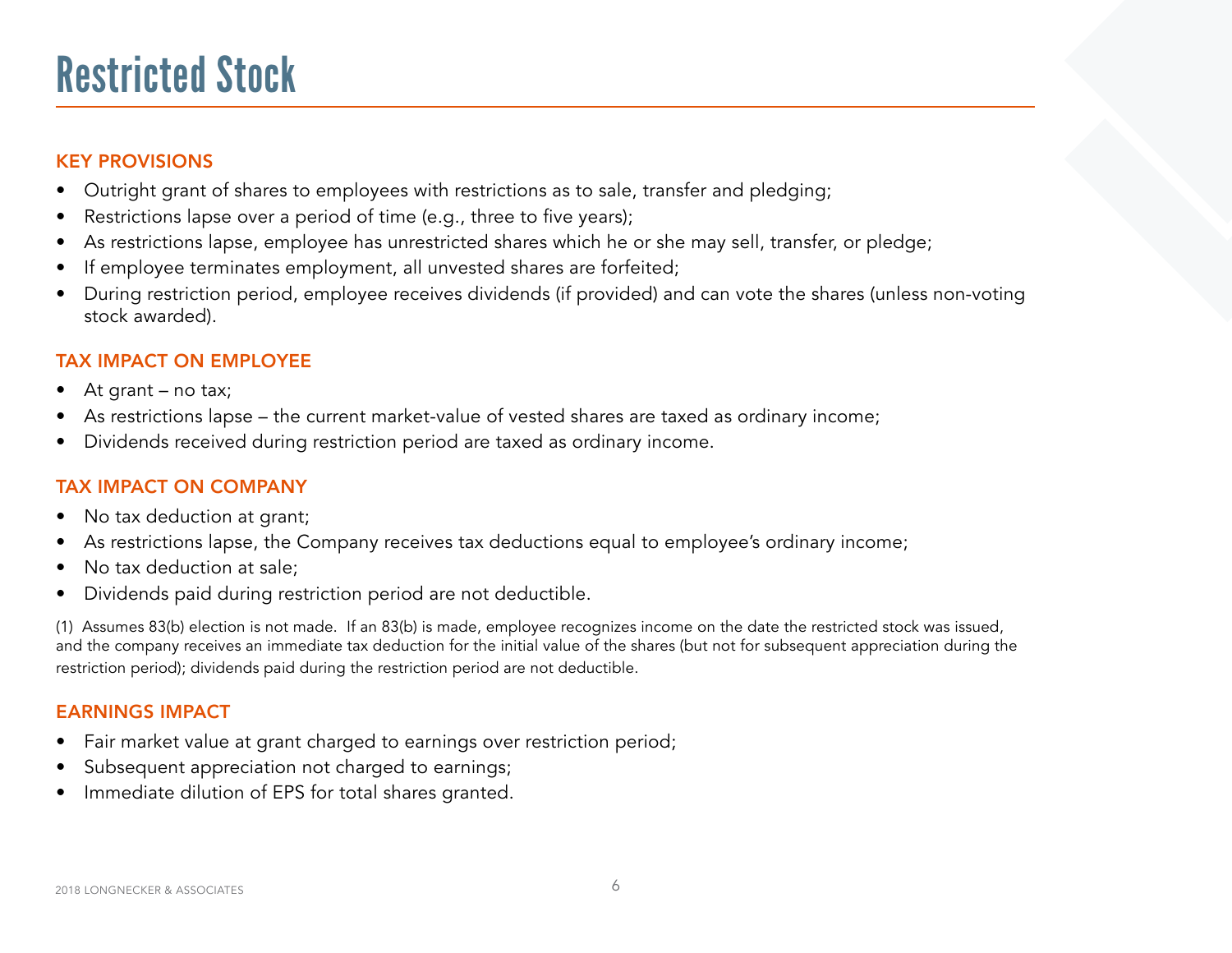### Restricted Stock

### ADVANTAGES

- No employee investment required;
- Promotes immediate stock ownership;
- Charge to earnings is fixed at time of grant;
- If stock appreciates, Company's tax deduction exceeds fixed charge to earnings;
- Aligns employees' interests with shareholders;
- Recognizable to most employees;
- Offers employees potential long-term appreciation as Company grows.

- Immediate dilution of EPS:
- Employee may incur tax liability before shares are sold;
- No liquidity due to lack of marketability;
- Most valuable is liquidity event is projected in the near future (change-in-control or IPO)
- Employee can retain ownership of vested shares post-termination;
- Employee may pay tax (at vesting) at a higher stock price than the date of sale.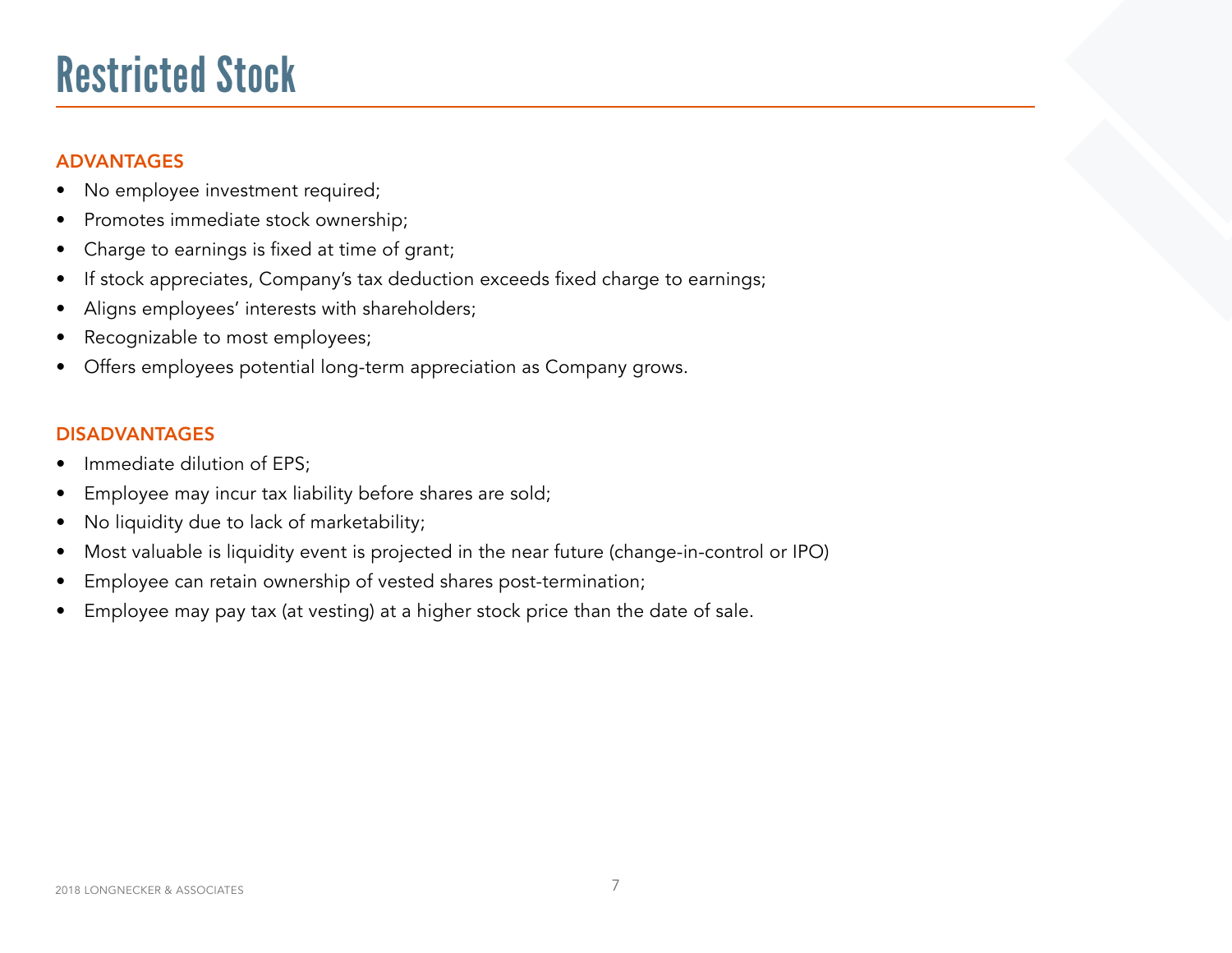### How Restricted Stock Works

| TIMING                        | <b>YEARS -</b>                                                                                                               | 3                         |
|-------------------------------|------------------------------------------------------------------------------------------------------------------------------|---------------------------|
| <b>Restricted Stock Unit</b>  | Grant                                                                                                                        | <b>Restrictions Lapse</b> |
| Fair Market Value             | \$15<br><u> 1989 - Johann Barn, mars ann an t-Amhain Aonaich an t-Aonaich an t-Aonaich ann an t-Aonaich ann an t-Aonaich</u> | \$25                      |
| <b>Dividends</b>              | \$0<br><u> 1989 - Johann Barn, mars eta bainar eta idazlea (h. 1989).</u>                                                    | \$1.00                    |
| Employee Investment           | \$0<br><u> 1989 - Johann Barn, amerikansk politiker (d. 1989)</u>                                                            | \$0                       |
| Employee Gain                 | \$0                                                                                                                          | \$26.00                   |
| Employee Tax <sup>(1)</sup>   | \$0<br>$($25.00 \times 35\%) + ($1.00 \times 35\%)$                                                                          | \$9.10 Tax Due            |
| Employee Net Gain (After Tax) | \$0                                                                                                                          | \$16.90 Net Gain          |

(1) Assumes the employee is subject to an ordinary income tax rate of 35%. If an 83(b) election was made within 30 days of the award, the employee would be taxed on the fair value of the stock at grant as ordinary income, with subsequent appreciation treated as a capital gain. Dividends received after an 83(b) election are taxed at long-term capital gains rate. 83(b) elections are not typically with a high prices stock because the employee cannot recover taxes paid at grant if he or she forfeits the shares or if the shares decrease in value.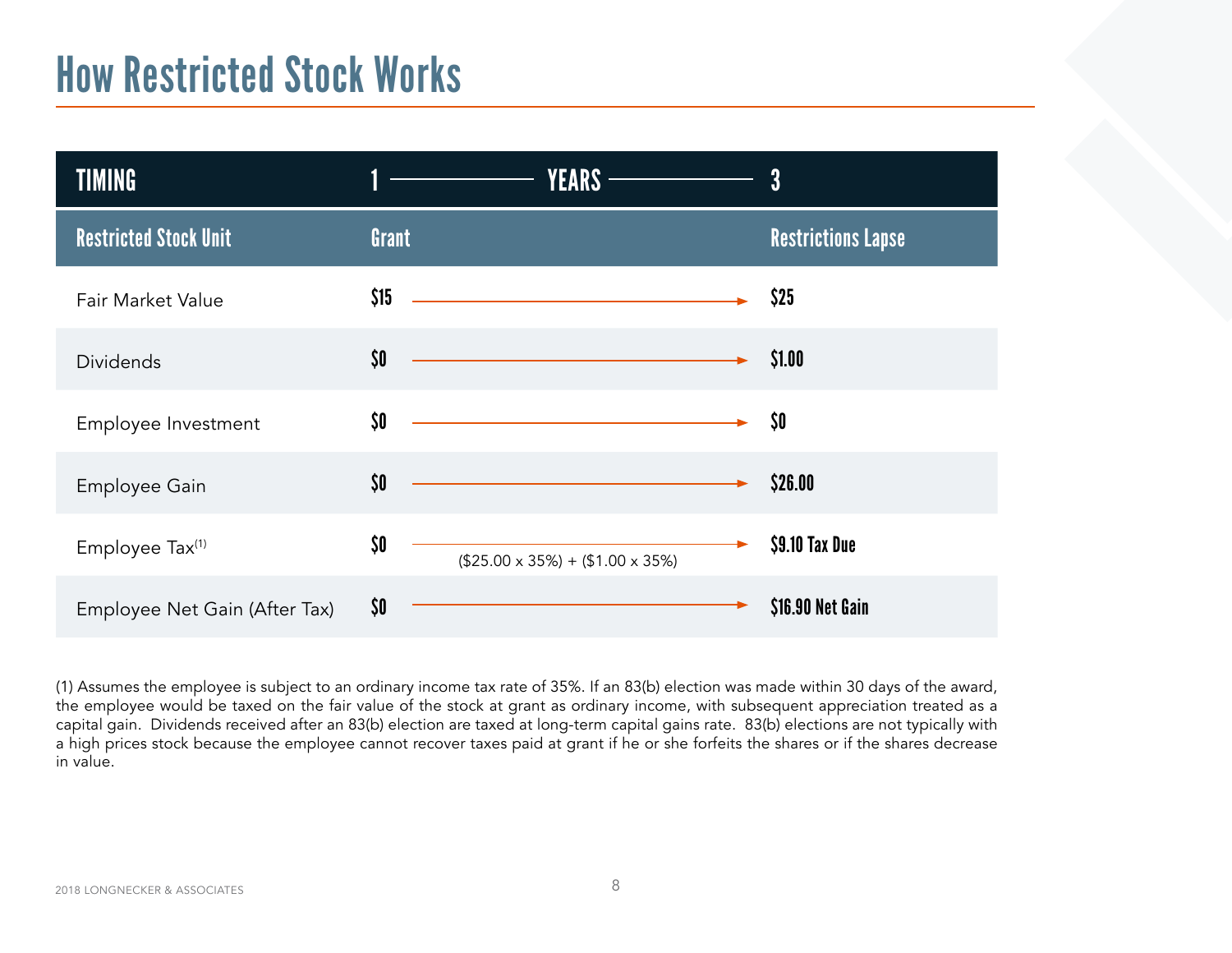### Incentive Stock Options or ISOs

### KEY PROVISIONS

- Employee may buy stock at a specified price (not less than 100% of fair market value) for a given period of time (ten-year maximum);
- Options may be exercised in any sequence;
- The annual value of ISOs which become exercisable in any one year cannot exceed \$100,000 per individual;
- Appreciation from grant to sale qualifies for capital gain treatment, provided holding period requirements are met (stock must be held at least two years after grant and one year after exercise).

### TAX IMPACT ON EMPLOYEE

- At grant no tax;
- At exercise no tax, assuming holding period requirements are met;
- At sale appreciation from grant price taxed at capital gains' rate.

### TAX IMPACT ON COMPANY

- At grant no tax deduction;
- At exercise no tax deduction;
- At sale no tax deduction unless employee fails to meet holding period requirements.

- Under FAS123(R), as of June 15, 2005, any unvested stock options or new awards will have an associated charge to earnings utilizing Black-Scholes or Binomial models (approximately 25-60% of fair market value);
- Dilutes EPS through common stock equivalents.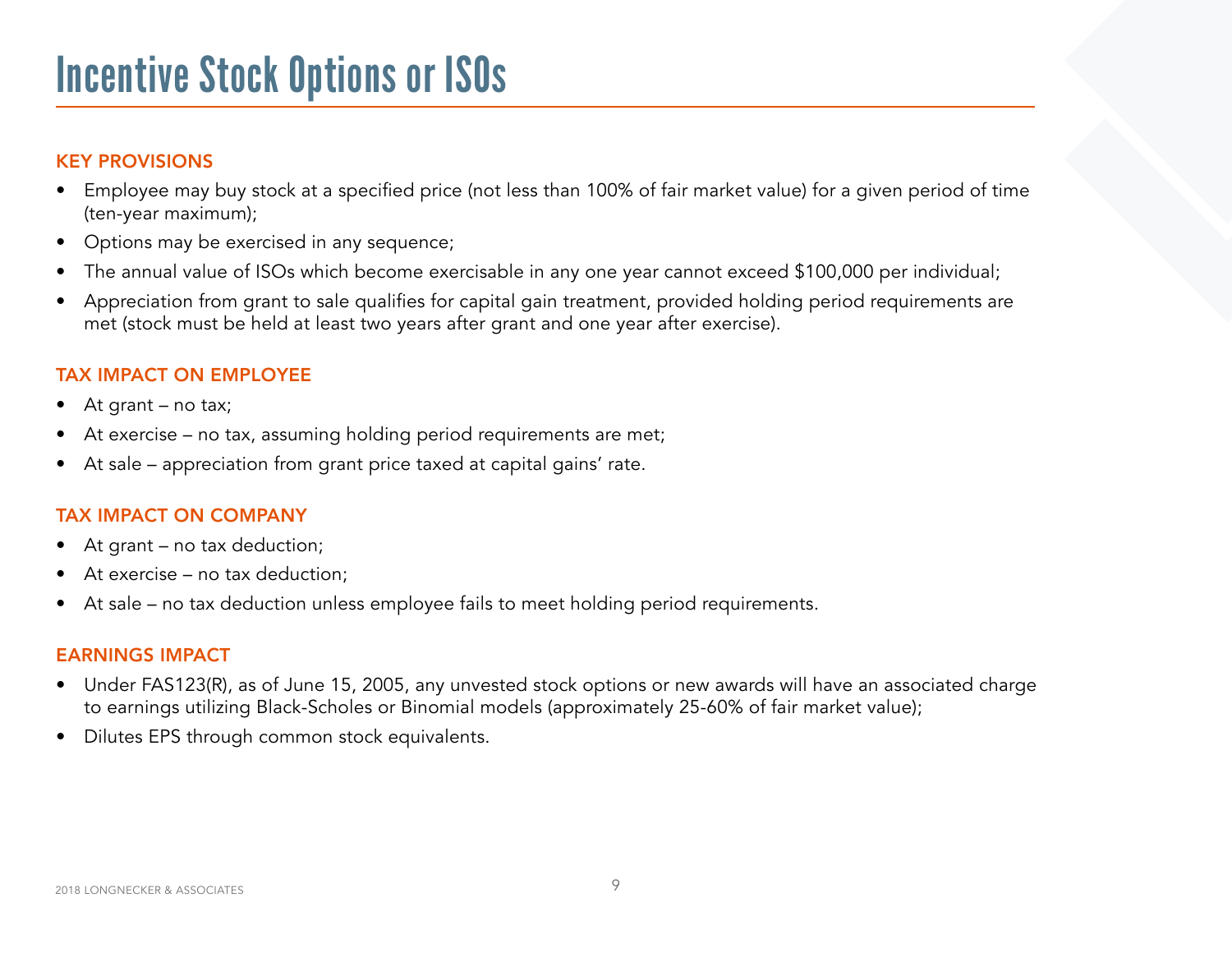## Incentive Stock Options or ISOs

#### ADVANTAGES

- Employees' tax liability is deferred until stock is sold (employee can control);
- Long exercise period allows employee flexibility and can be retentive;
- Employee may defer taxes or may sell the stock earlier in a disqualifying disposition;
- Motivates performance to increase stock price;
- Provides greatest leverage with rising stock price.

- Company loses tax deduction;
- Charge to earnings on the assumption that there will be value to recipient (which may not happen);
- Spread at exercise is considered tax preference item for purposes of computing alternative minimum tax;
- More dilutive than restricted stock because greater number of shares are needed;
- Employee investment is required;
- May be demotivating in down market;
- May artificially increase overhang.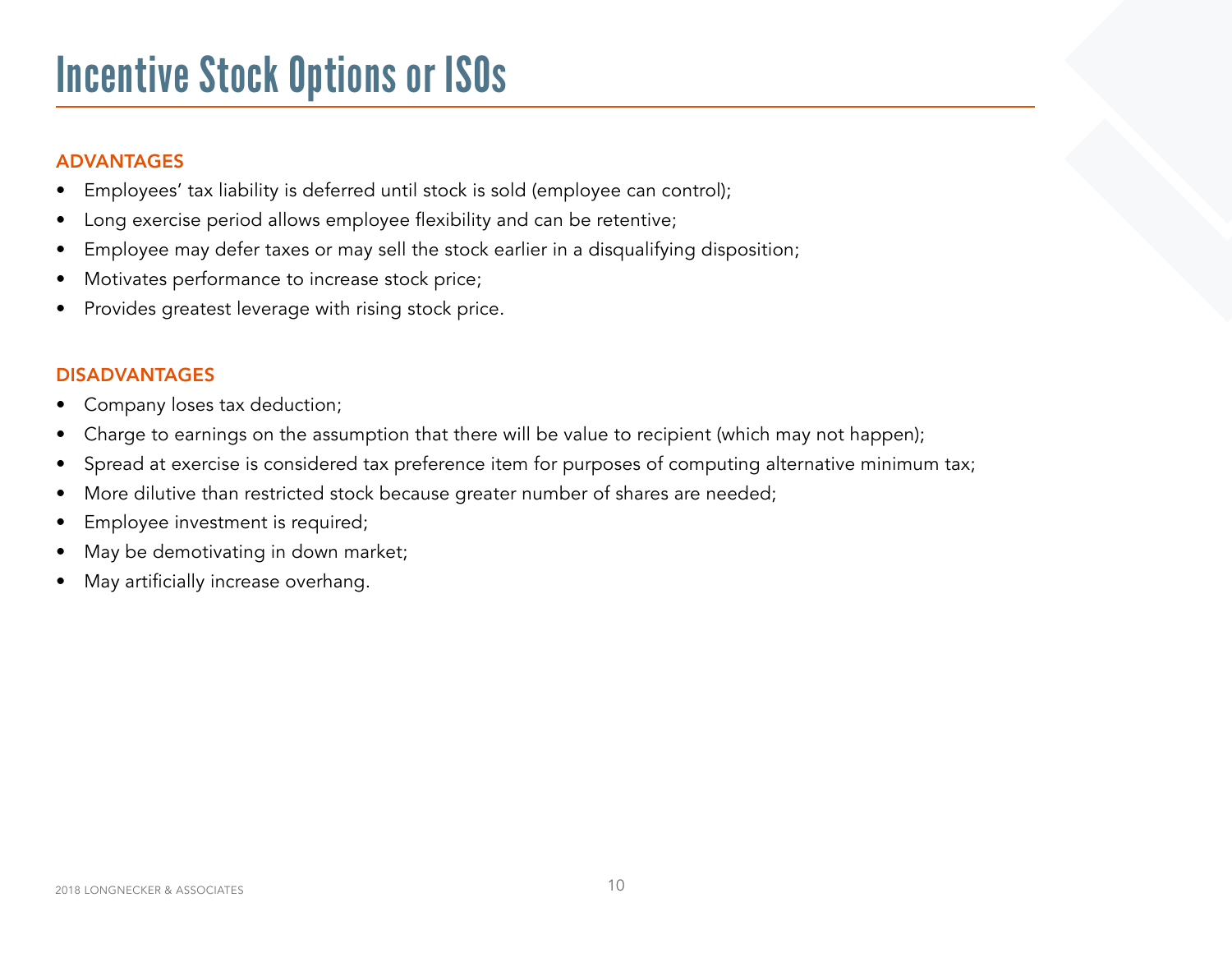### How Incentive Stock Options Work

| <b>TIMING</b>                           |       | <b>YEARS</b>              | 6                    |
|-----------------------------------------|-------|---------------------------|----------------------|
| <b>Incentive Stock Option</b>           | Grant | <b>Exercise</b>           | <b>Sale</b>          |
| Fair Market Value                       | \$5   | \$10                      | \$12                 |
| Employee Investment                     | \$0   | $\blacktriangleright$ \$5 |                      |
| Employee Gain at Exercise               | \$0   | \$5                       |                      |
| Employee Tax at Exercise <sup>(1)</sup> | \$0   | \$0 Tax Due               |                      |
| Employee Gain at Sale                   |       |                           | \$7.00               |
| Employee Tax at Sale <sup>(2)</sup>     |       |                           | $\rightarrow$ \$1.05 |
| Employee Net Gain at Sale (After Tax):  |       |                           | \$5.95 Net Gain      |

(1) Assumes the employee exercises and holds the shares for one year after exercise and two years after grant. (2) Assumes long-term capital gain rate of 15%.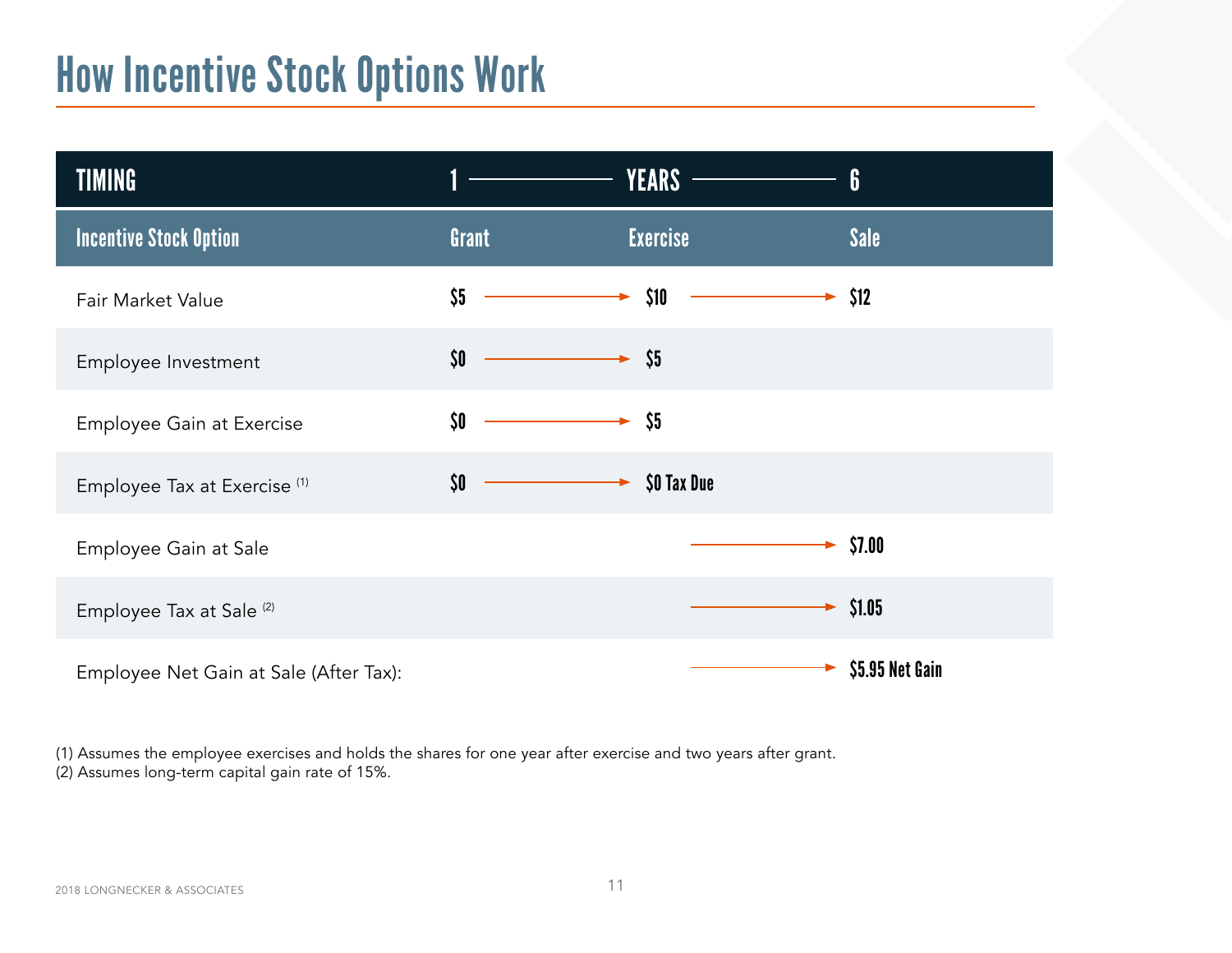### Phantom Stock

### KEY PROVISIONS

- An arrangement whereby an employee receives the appreciation in the book, fair market or formula value of a specified number of shares over a set period of time (e.g., three to ten years);
- Payable in cash;
- Employee may receive dividend equivalent rights.

### TAX IMPACT ON EMPLOYEE

- At grant no tax;
- At vesting appreciation is taxed as ordinary income on the date of payment.

### TAX IMPACT ON COMPANY

- At grant no tax deduction;
- At vesting company receives tax deduction equal to employee's ordinary income.

#### EARNINGS IMPACT

• Appreciation is charged to earnings each quarter on a mark-to-market adjustment basis;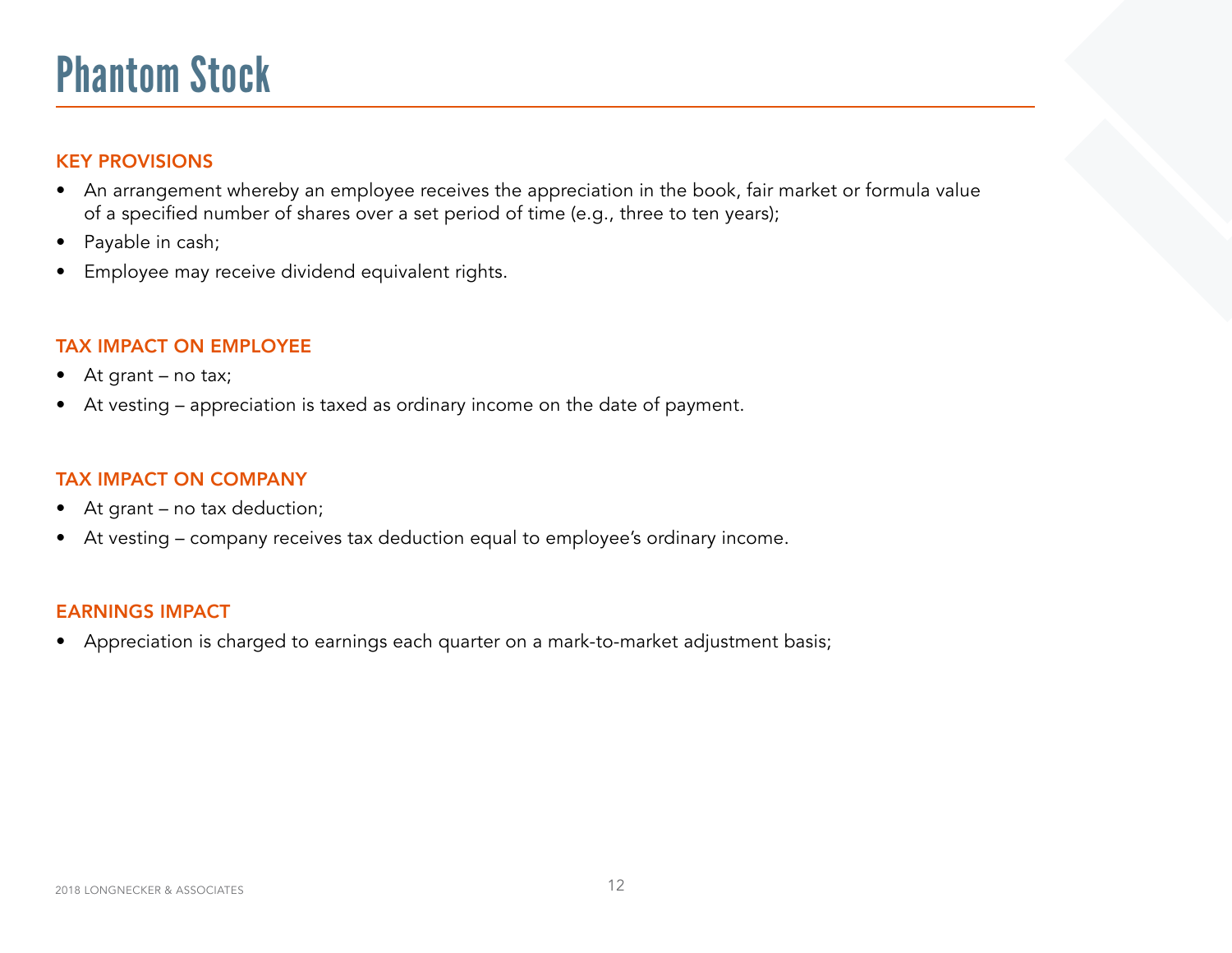### Phantom Stock

### ADVANTAGES

- Aligns employee interests with shareholders;
- Promotes ownership but does not dilute actual ownership (when paid in cash);
- No employee investment required;
- Company receives matching tax deduction at vesting;
- Can be very retentive.

- Unpredictable charge to earnings;
- May result in substantial cash outflows if paid in cash;
- Does not lead to direct stock ownership;
- Less flexibility since valuation date is set in advance;
- Will require a third-party valuation or valuation calculation;
- Employee is taxed on phantom income unless payout is matched up with vesting;
- Can be subject to 409A deferred compensation rules.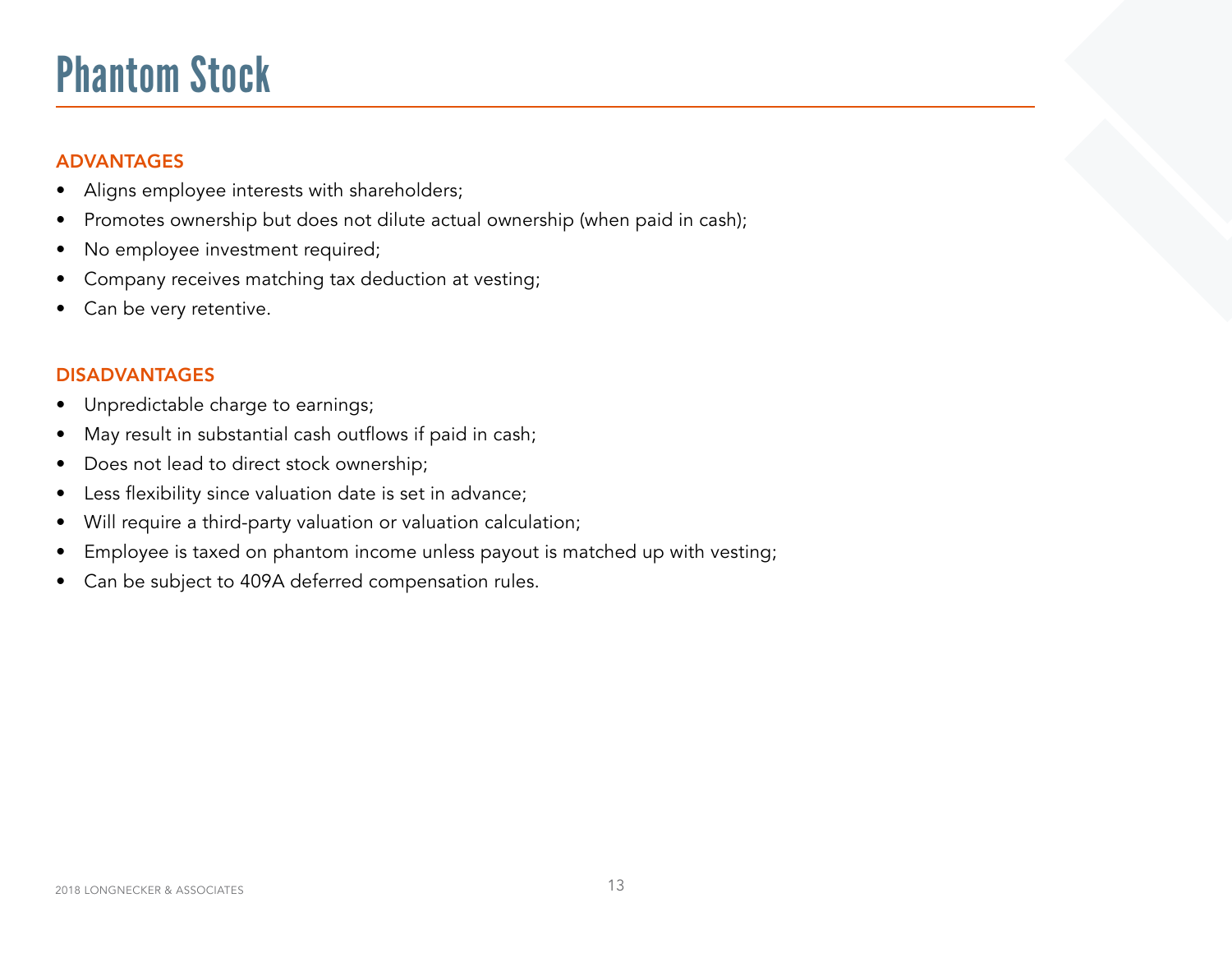### How Phantom Stock Works

| <b>TIMING</b>                 | <b>YEARS</b> —————                                                                                                           | 5                    |
|-------------------------------|------------------------------------------------------------------------------------------------------------------------------|----------------------|
| <b>Phantom Stock</b>          | Grant                                                                                                                        | <b>Vesting</b>       |
| Fair Market Value             | \$10<br><u> 1980 - Johann Barn, amerikan besteman besteman besteman besteman besteman besteman besteman besteman bestema</u> | \$20                 |
| Employee Investment           | \$0<br><u> 1980 - Johann Barn, mars ann an t-Amhain Aonaich an t-Aonaich an t-Aonaich an t-Aonaich an t-Aonaich an t-Aon</u> | \$0                  |
| Employee Gain                 | \$0\$                                                                                                                        | \$10 Ordinary Income |
| Employee Tax <sup>(1)</sup>   | \$0<br>$($10.00 \times 35\%)$                                                                                                | \$3.50 Tax Due       |
| Employee Net Gain (After Tax) | \$0                                                                                                                          | \$6.50 Net Gain      |

(1) Assumes the employee is subject to an ordinary income tax rate of 35%.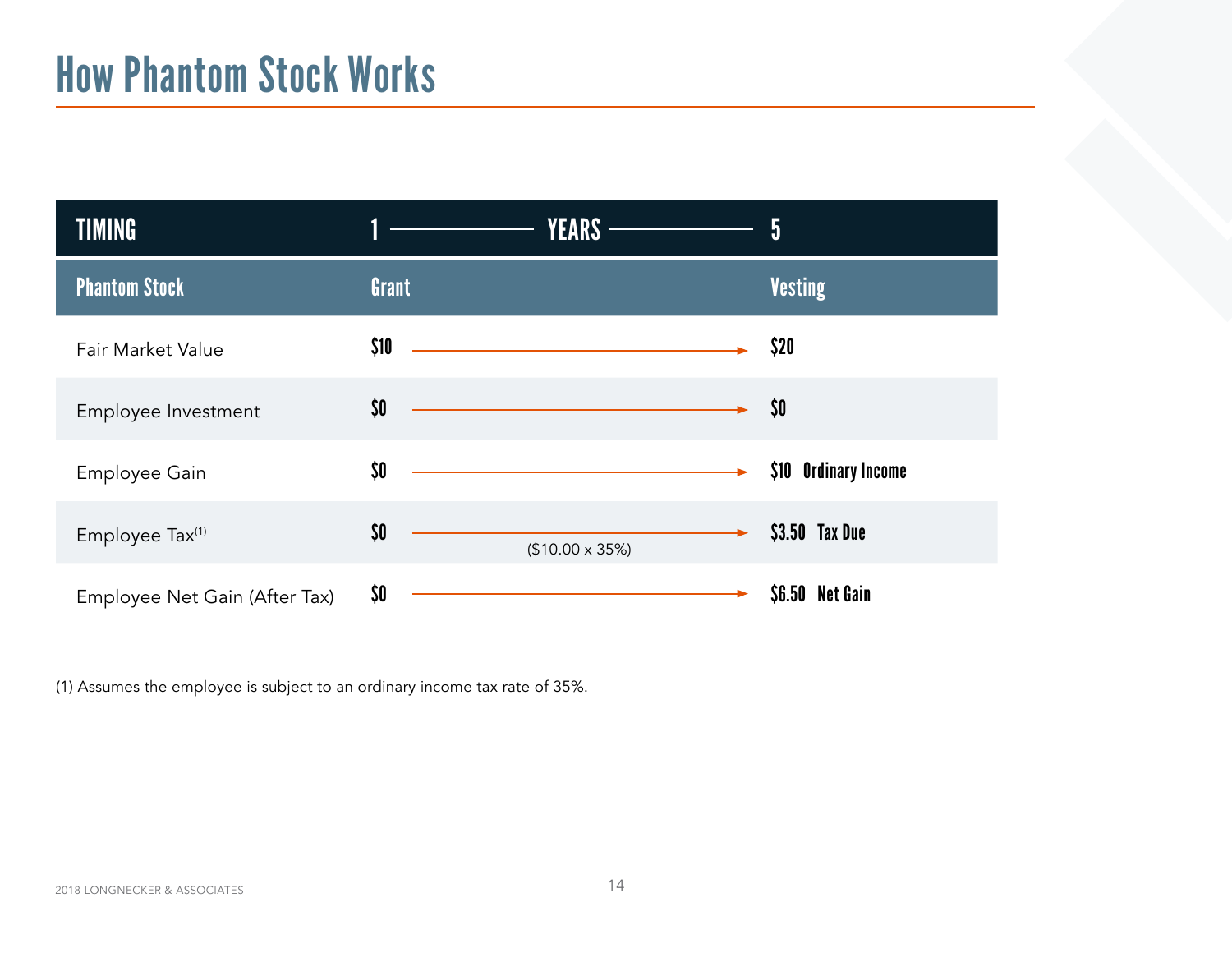### KEY PROVISIONS

- These awards look and feel similar to a stock option; whereby, the base price is generally equal to the company's underlying fair market trade value on the date of grant;
- The SAR will typically vest upon completion of a time requirement (i.e., 3-5 years);
- The SAR may be exercised anytime after the vesting date and before the expiration date. Often times a company will have the right to call the exercise at the company's discretion;
- The value of the SAR is settled in cash by calculating the difference between the grant price and the exercise or settlement price multiplied by the number of SARs.

### TAX IMPACT ON EMPLOYEE

- At grant no tax;
- At settlement employee is taxed at ordinary income tax rates for the value received;

### TAX IMPACT ON COMPANY

- At grant no tax deduction;
- At payment company receives tax deduction equal to employee's ordinary income.

- At the end of each reporting period, SAR's "fair value" is remeasured (e.g., marked to "fair value") and amortized over the remaining requisite service period less amounts previously recognized;
- "Fair Value" is determined using an option pricing model (e.g., Black-Scholes or binomial model);
- At the end of each reporting period after the requisite service period is completed, the SAR's "fair value" would continue to be remeasured (e.g., marked "fair value") each reporting period until settlement and any increase/ decrease in the "fair value" would be immediately recognized as a compensation cost or income;
- Upon settlement of SAR, compensation cost is trued-up to equal the SAR's intrinsic value (i.e., spread) on the date of settlement.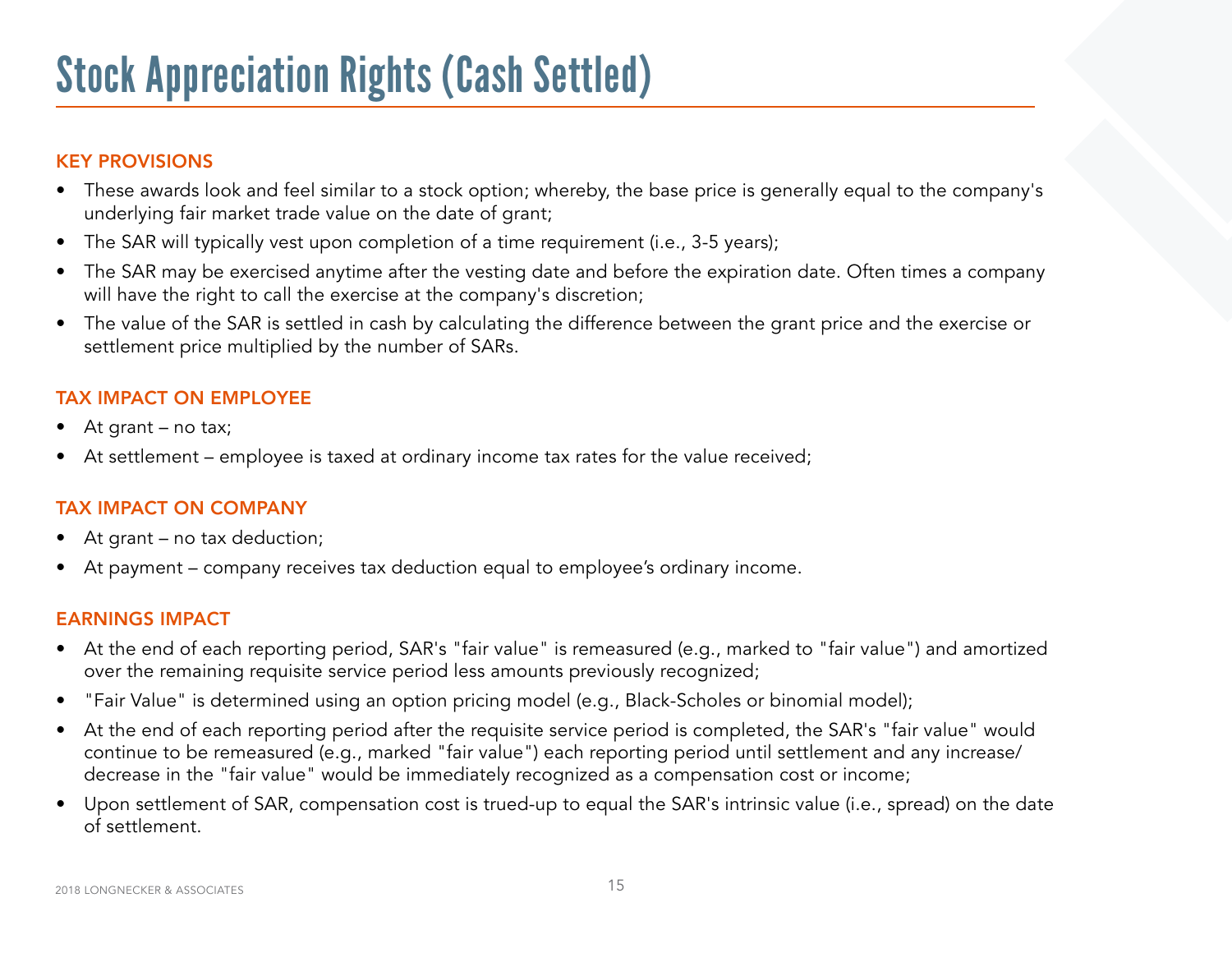## Stock Appreciation Rights (Cash Settled)

### ADVANTAGES

- Aligns employee and shareholder interests;
- Allows for participants to time the exercise and realize maximum value;
- Allows for participants to smooth business and industry cycles and volatility by holding SARs over a longer period;
- Allows for participants to realize wealth accumulation due to early SAR grants growing in value over a longer period of time;
- Is not restricted by 409A.

- To grant SARs settled in cash and not be restricted by 409A, it will require a separate plan just for the SAR awards;
- The opportunity for participants to realize SAR value over a long period of time can create a large, compounding liability for the Company if participants hold for a long period of time and the company value grows;
- Participants may exercise at a time best for them, but possibly not best for the Company.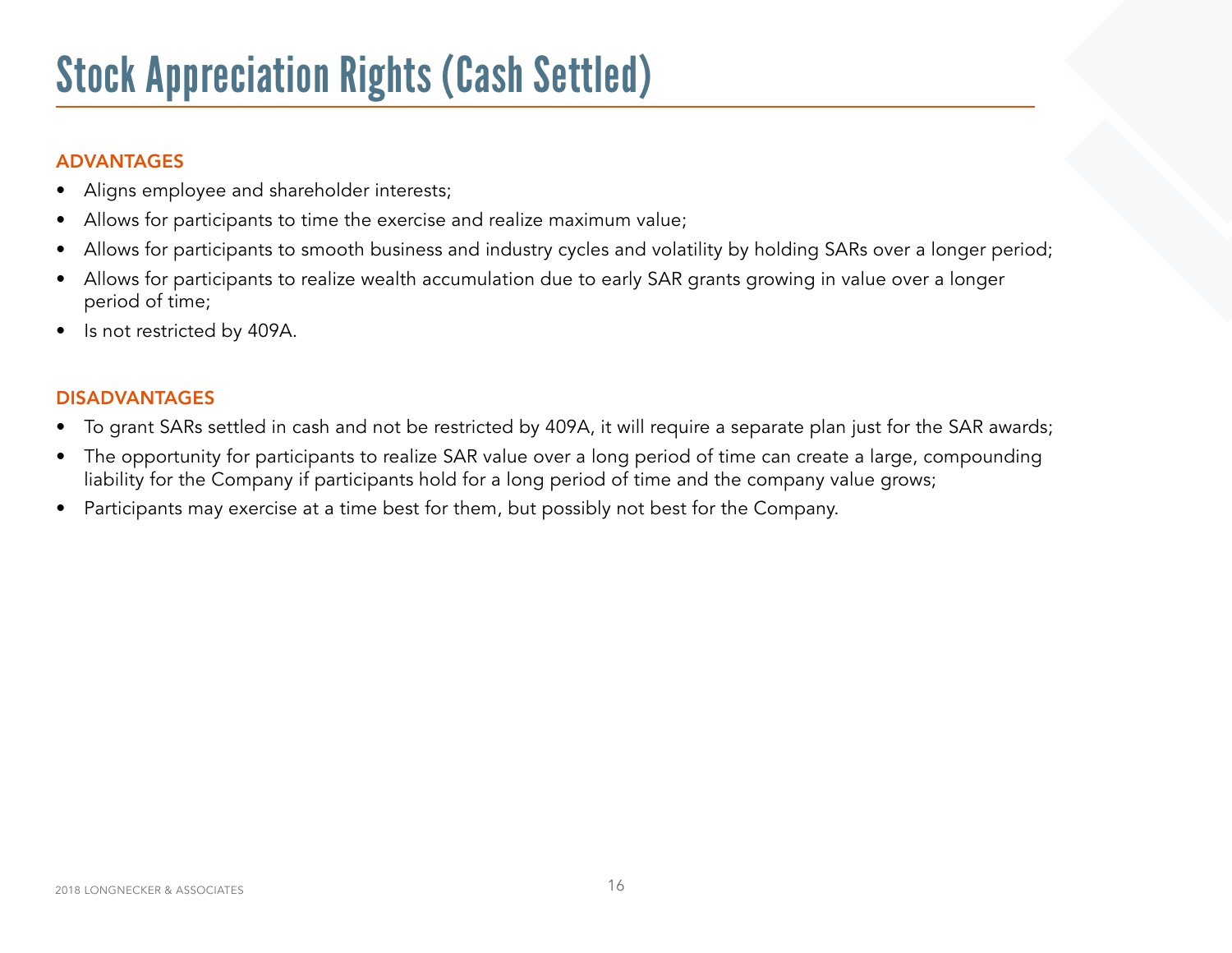# How Stock Appreciation Rights Work

| <b>TIMING</b>                            | <b>YEARS -</b>                                                 |             |
|------------------------------------------|----------------------------------------------------------------|-------------|
| <b>Stock Appreciation Rights</b>         | Grant                                                          | <b>Sale</b> |
| Fair Market Value                        | \$5<br><u> 1980 - Johann Stoff, fransk politik (d. 1980)</u>   | \$12        |
| Employee Investment                      | \$0<br><u> 1980 - Johann Barnett, fransk politik (d. 1980)</u> | \$0         |
| Employee Gain at Sale                    | \$0<br>$($12.00 - $5.00)$                                      | \$7         |
| Employee Tax (1) at Sale                 | \$0<br>$($7.00 \times 35%)$                                    | \$2.45      |
| Employee Net Gain at Sale<br>(After Tax) | \$0<br>$($7.00 - $2.45)$                                       | \$4.55      |

(1) Assumes the employee is subject to an ordinary income tax rate of 35%.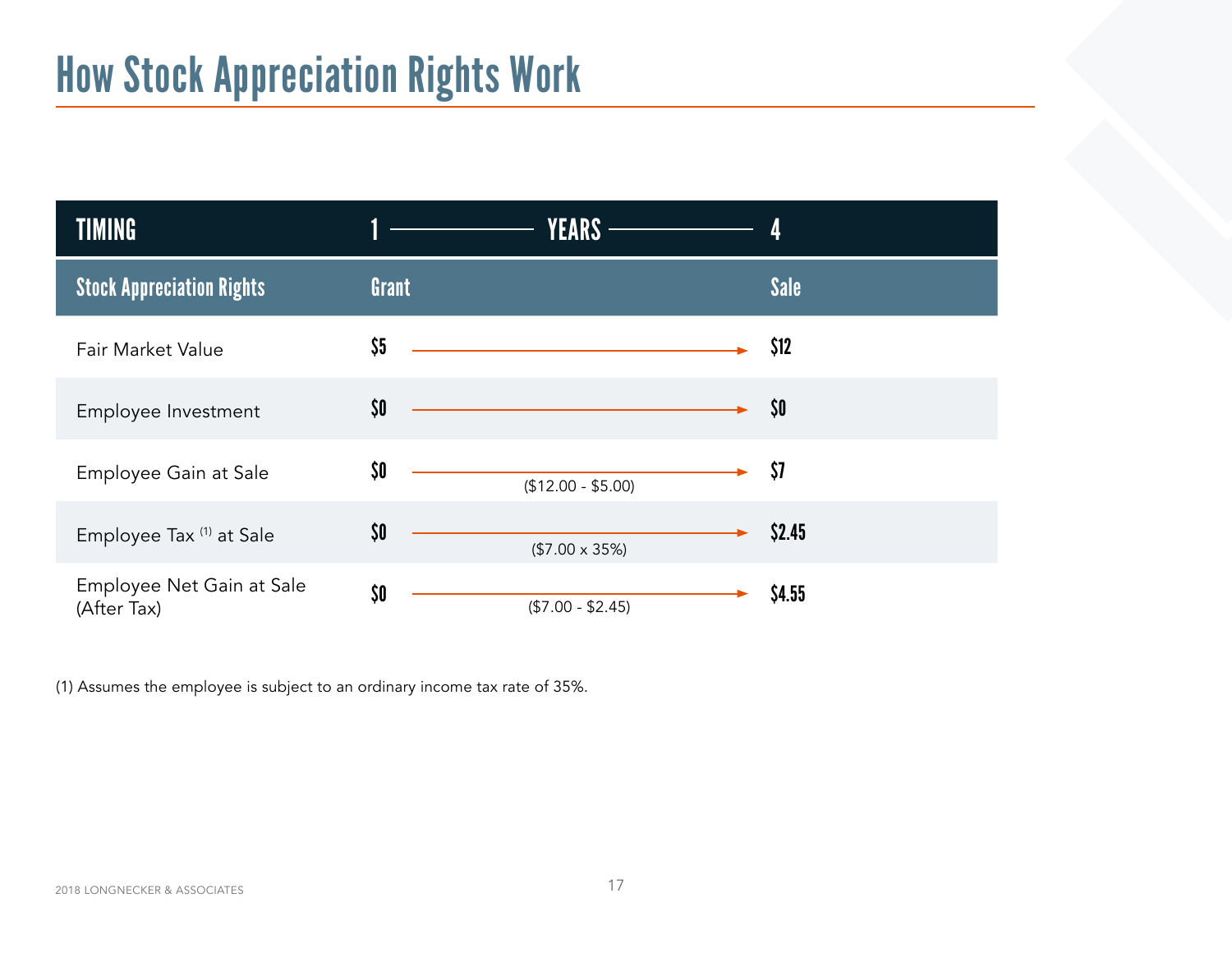### Performance Units

#### KEY PROVISIONS

- Grants of units with absolute dollar value (e.g., \$30.00) with payout contingent on meeting stated performance targets over a specified period (usually three to five years);
- To the extent that targets are met, the dollar value of units is payable in cash and/or stock;
- If minimum performance threshold is not met, units are forfeited;
- Frequently used as a financing mechanism for equity plans.

### TAX IMPACT ON EMPLOYEE

- At grant no tax;
- At payment payout taxed as ordinary income.

#### TAX IMPACT ON COMPANY

- At grant no tax deduction;
- At payment Company receives tax deduction equal to employee's ordinary income.

- Value of performance units is charged to earnings to the degree goals are achieved over the performance period;
- Charge to earnings is fixed assuming maximum payout; any payout less than maximum is reconciled at the end of the performance period.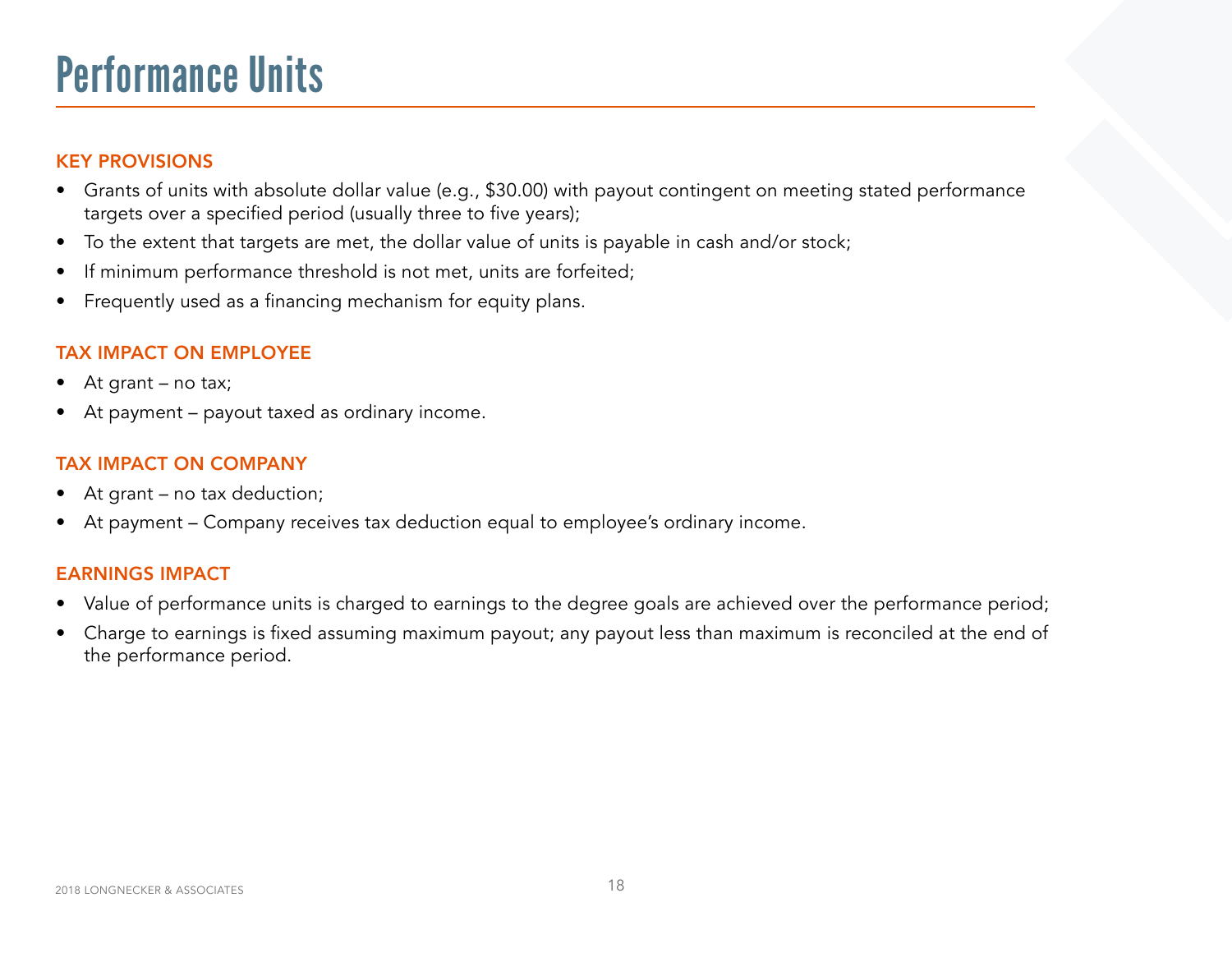### Performance Units

### ADVANTAGES

- No employee investment required;
- Company receives tax deduction;
- Performance oriented for non-market activity/strategic initiatives;
- Potential maximum charge to earnings is fixed at grant;
- Employee's tax liability can be paid out of award;
- Helps finance options;
- No dilution of shares outstanding unless paid in stock.

- Difficulty in setting performance targets, especially in cyclical businesses;
- Does not lead to direct stock ownership unless paid in stock;
- May result in substantial cash outflows if paid in cash;
- No tax advantages to employee.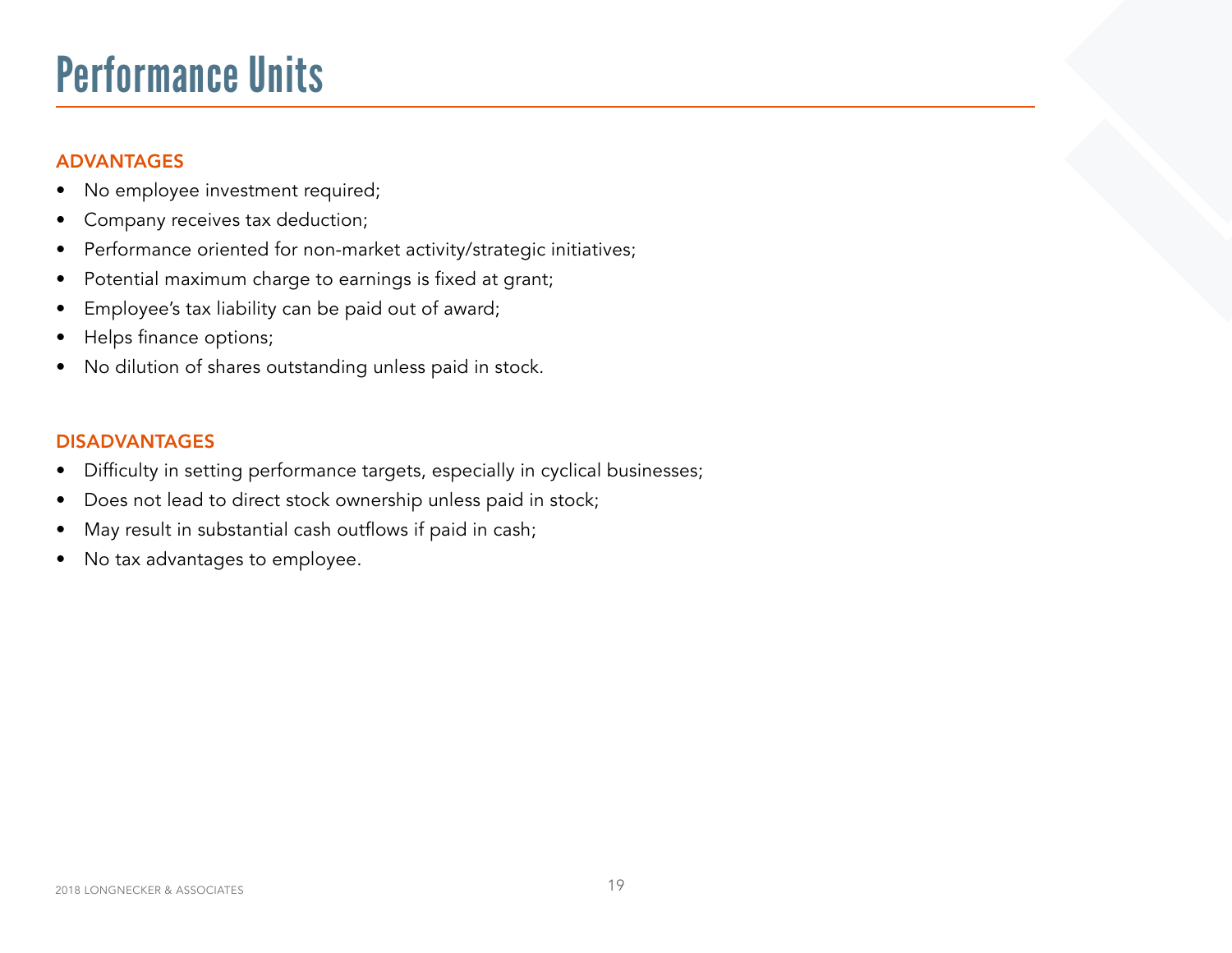| <b>TIMING</b>                 | YEARS —                                                                                                                     | 3                                                |
|-------------------------------|-----------------------------------------------------------------------------------------------------------------------------|--------------------------------------------------|
| <b>Performance Unit</b>       | Grant                                                                                                                       | <b>End of Performance Period</b>                 |
| Unit Value                    | $YES$ $\longrightarrow$<br>$$30 -$<br><b>Targets Met?</b><br>$\overline{\phantom{a}}$ NO $\overline{\phantom{a}}$           | \$30 Paid in Cash<br>\$0\$<br><b>Units Lapse</b> |
| Employee Investment           | \$0<br><u> 1980 - Johann Barn, amerikan besteman besteman besteman besteman besteman besteman besteman besteman bestema</u> | \$O                                              |
| Employee Gain (If Target Met) | \$0\$<br>$($30.00 \times 35\%)$                                                                                             | \$30 Ordinary Income                             |
| Employee Tax <sup>(1)</sup>   | \$0                                                                                                                         | \$10.50 Tax Due                                  |
| Employee Net Gain (After Tax) | \$0                                                                                                                         | \$19.50 Net Gain                                 |

(1) Assumes the employee is subject to an ordinary income tax rate of 35%.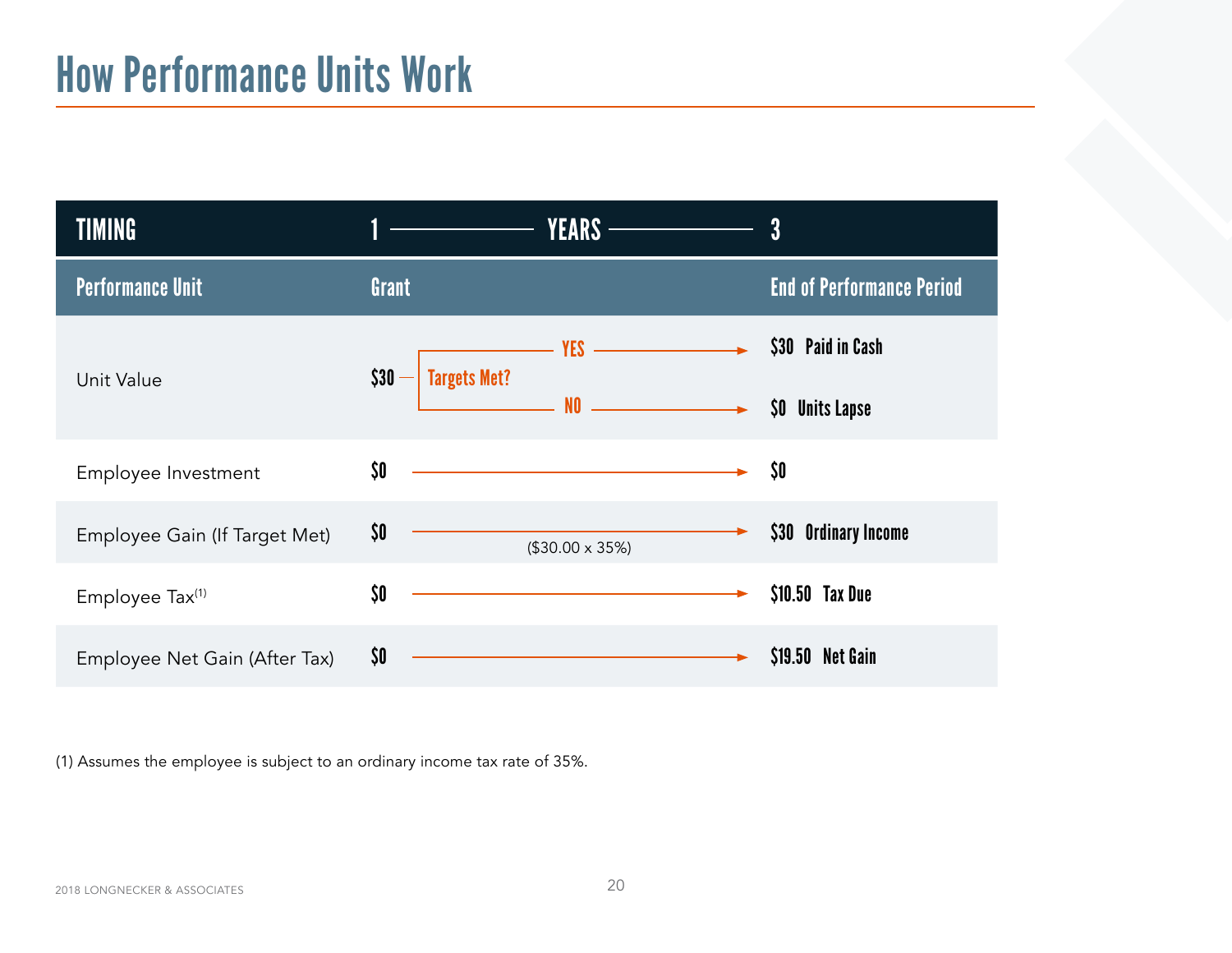### Deferred Compensation Plans

### KEY PROVISIONS

- An arrangement whereby an employee is credited with contributions to a deferred compensation account;
- Employee may elect to defer income on a pre-tax basis;
- Account balances are credited with investment earnings;
- Company may declare a rate or allow employee to control asset allocation from several investment options;
- Payable in cash.

#### TAX IMPACT ON EMPLOYEE

- At grant no tax;
- At payment ordinary income.

### TAX IMPACT ON COMPANY

- At grant
	- Cash no tax deduction;
	- P&L deferred tax asset;
- At payout Company receives tax deduction equal to employee's ordinary income.

- Employer contributions accrued over vesting period;
- Appreciation is charged to earnings as credited to account balance.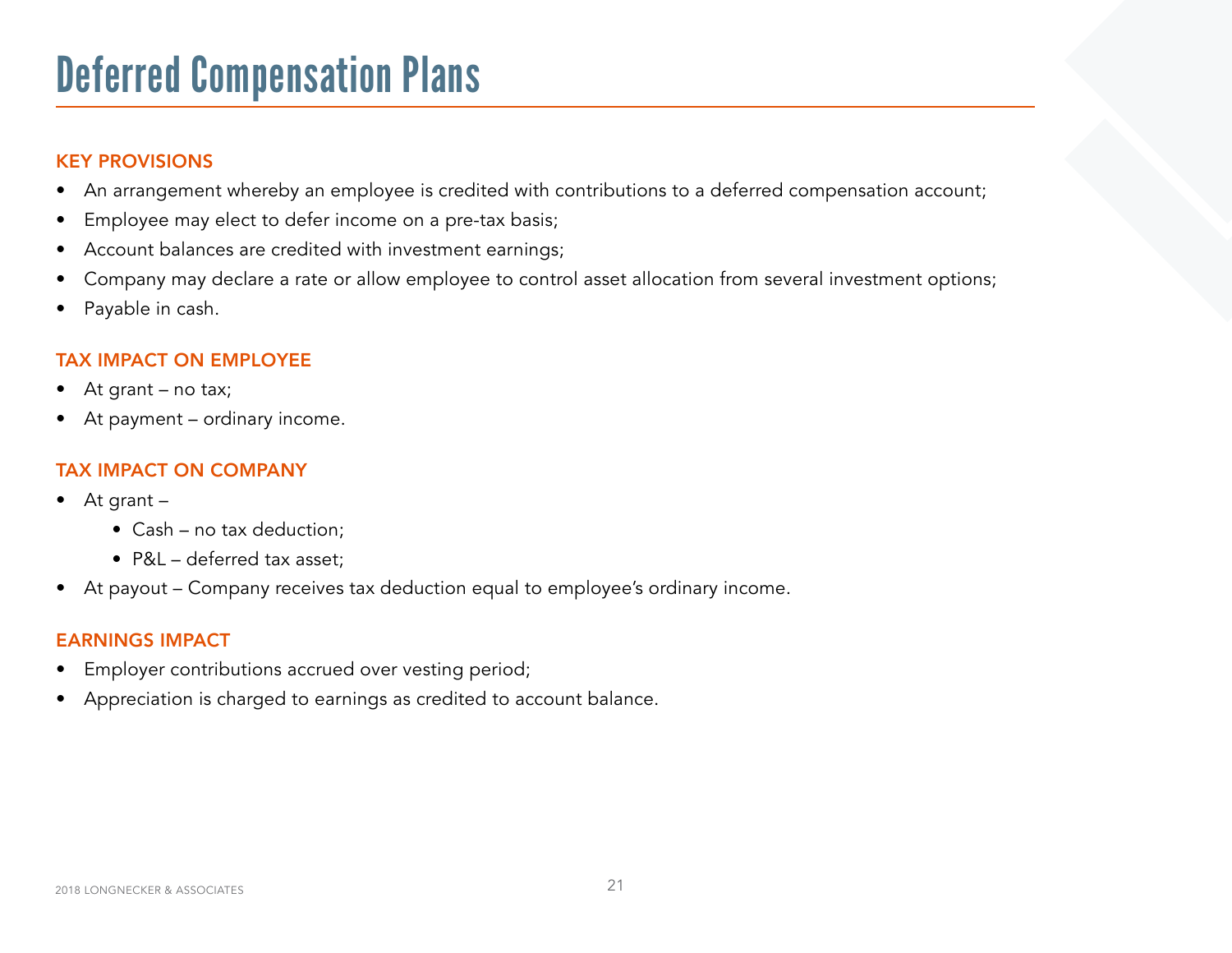## Deferred Compensation Plans

### ADVANTAGES

- Discretionary, discriminatory contributions;
- Does not dilute actual ownership;
- Easy to understand;
- Can be very retentive.
- Discretionary, discriminatory contributions;
- Does not dilute actual ownership;
- Easy to understand;
- Can be very retentive.

- Unpredictable charge to earnings if liability is not hedged with an asset;
- Does not lead to direct stock ownership;
- Participants are unsecured creditors of the Company.